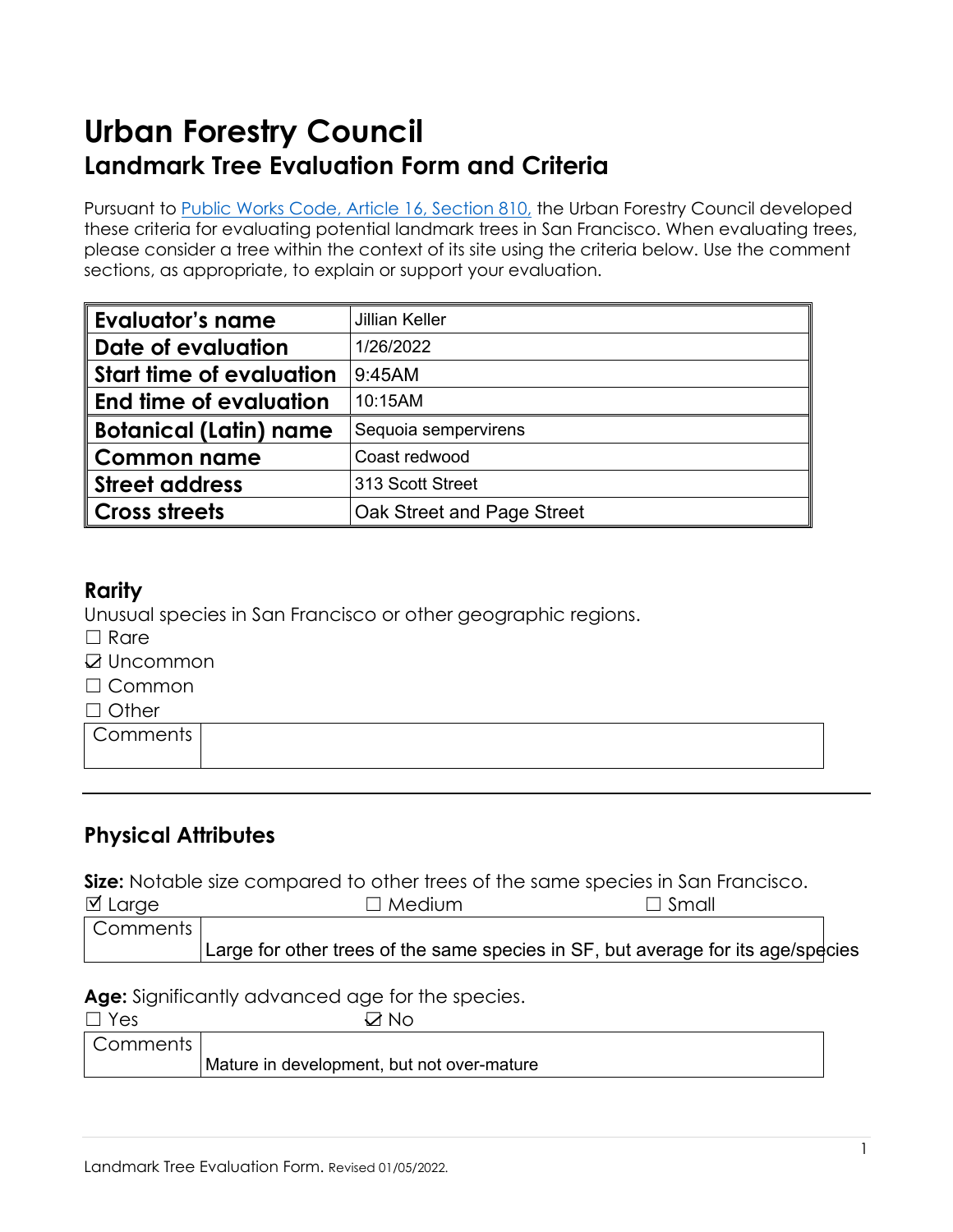**Distinguished form:** Tree is an example of good form for its species, has majestic quality or otherwise unique structure.

| $\boxtimes$ Yes         | -No                                                                                                                                                                                                                                                                                                                                                                                                                                                                                        |
|-------------------------|--------------------------------------------------------------------------------------------------------------------------------------------------------------------------------------------------------------------------------------------------------------------------------------------------------------------------------------------------------------------------------------------------------------------------------------------------------------------------------------------|
| Comments                |                                                                                                                                                                                                                                                                                                                                                                                                                                                                                            |
|                         | Significant feature of the landscape                                                                                                                                                                                                                                                                                                                                                                                                                                                       |
|                         |                                                                                                                                                                                                                                                                                                                                                                                                                                                                                            |
|                         | <b>Tree condition:</b> Consider overall tree health and structure, including hazard potential.                                                                                                                                                                                                                                                                                                                                                                                             |
| ☑ Good to Excellent     |                                                                                                                                                                                                                                                                                                                                                                                                                                                                                            |
| $\Box$ Fair to Poor     |                                                                                                                                                                                                                                                                                                                                                                                                                                                                                            |
| $\Box$ Potential hazard |                                                                                                                                                                                                                                                                                                                                                                                                                                                                                            |
| Comments                |                                                                                                                                                                                                                                                                                                                                                                                                                                                                                            |
|                         | Well maintained, average vigor, typical form for the species, rounded top                                                                                                                                                                                                                                                                                                                                                                                                                  |
|                         |                                                                                                                                                                                                                                                                                                                                                                                                                                                                                            |
|                         | $\blacksquare$ $\blacksquare$ $\blacksquare$ $\blacksquare$ $\blacksquare$ $\blacksquare$ $\blacksquare$ $\blacksquare$ $\blacksquare$ $\blacksquare$ $\blacksquare$ $\blacksquare$ $\blacksquare$ $\blacksquare$ $\blacksquare$ $\blacksquare$ $\blacksquare$ $\blacksquare$ $\blacksquare$ $\blacksquare$ $\blacksquare$ $\blacksquare$ $\blacksquare$ $\blacksquare$ $\blacksquare$ $\blacksquare$ $\blacksquare$ $\blacksquare$ $\blacksquare$ $\blacksquare$ $\blacksquare$ $\blacks$ |

#### **OVERALL CATEGORY RATING**

|                 |                  | Do the <b>physical attributes</b> of this tree support a recommendation for Landmark status? |
|-----------------|------------------|----------------------------------------------------------------------------------------------|
| $\boxtimes$ Yes | $\Box$ Partially | $\Box$ No                                                                                    |

# **Historical Attributes**

**Historical association:** Any relation to a historic or cultural building, site, street, person, event, etc.

**☑ Yes □ None apparent** Comments

Potenitally an exposition redwood seedling

**Profiled in a publication or other media for its historic value:** Tree has received coverage in print, internet, media, etc. Attach documentation or provide links if appropriate.

| $\Box$ Yes | ☑ Unknown |
|------------|-----------|
| Comments   |           |
|            |           |

### **OVERALL CATEGORY RATING**

|            |                       | Do the <b>historic attributes</b> of this tree support a recommendation for Landmark status? |
|------------|-----------------------|----------------------------------------------------------------------------------------------|
| $\Box$ Yes | $\boxtimes$ Partially | ⊟ No                                                                                         |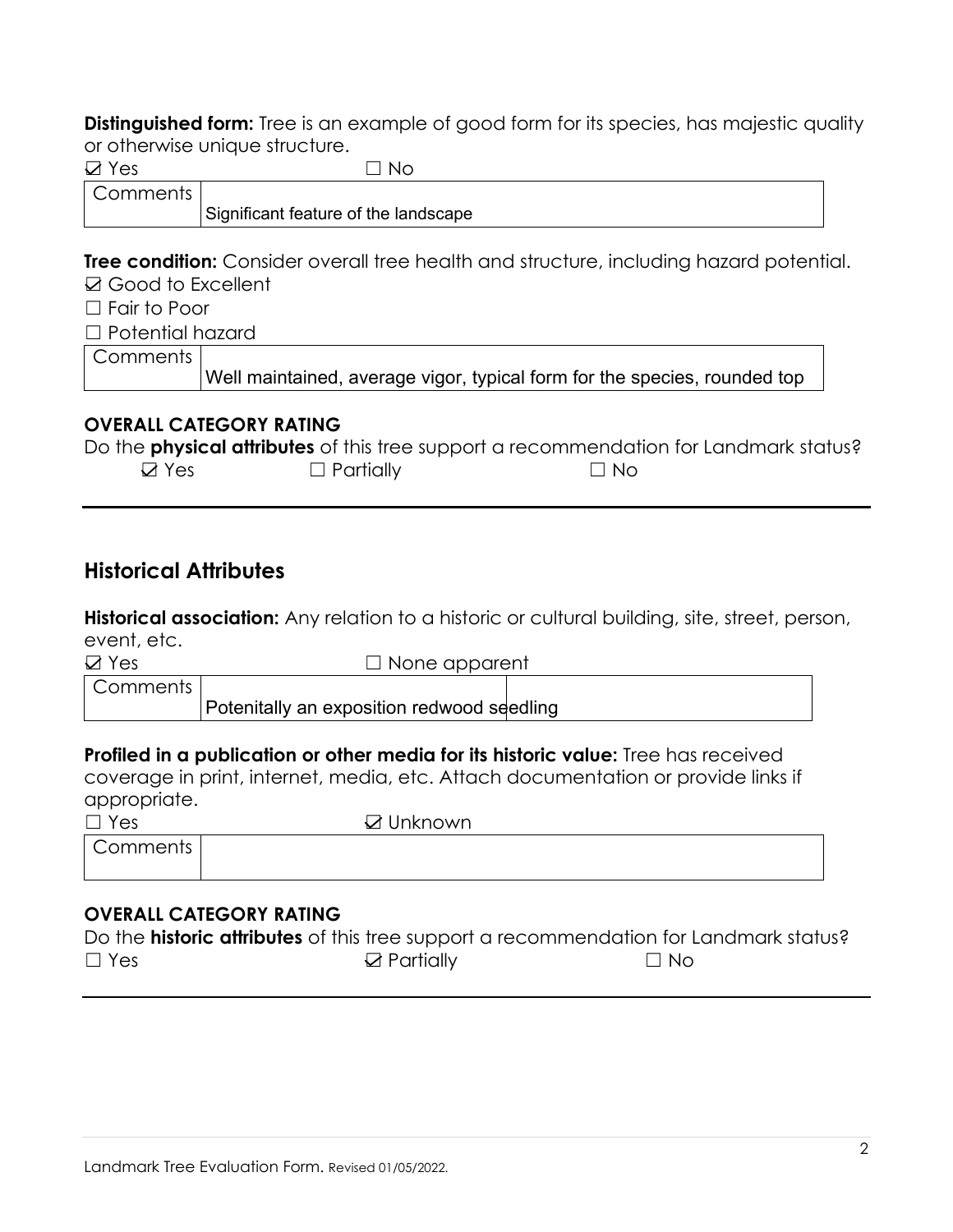# **Environmental Attributes**

#### **Prominent landscape feature:** A striking and outstanding natural feature.

| $\boxtimes$ Yes | $\neg$ No |
|-----------------|-----------|
| <b>Comments</b> |           |
|                 |           |

#### **Low tree density:** Tree exists in a neighborhood with very few trees.

| $\Box$ Low | $\boxtimes$ Moderate | $\sqcup$ High |
|------------|----------------------|---------------|
| Comments   |                      |               |
|            |                      |               |

**Interdependent group of trees:** This tree is an integral member of a group of trees and removing it may have an adverse impact on the adjacent trees.

| $\Box$ Yes | ⊃<br><b>No</b> |  |
|------------|----------------|--|
| Comments   |                |  |
|            |                |  |

#### **Visible or accessible from public right-of-way:** High visibility and/or accessibility.

| $\Box$ Yes | $\Box$ No |  |
|------------|-----------|--|
| Comments   |           |  |
|            |           |  |

**High traffic area:** Tree is in an area that has a large volume of vehicle, bike, or pedestrian traffic and has a potential traffic-calming effect.

| $\Box$ Yes | $\boxtimes$ No |  |
|------------|----------------|--|
| Comments   |                |  |
|            |                |  |

**Important wildlife habitat:** Species has a known relationship with wildlife to which it provides food, shelter, nesting potential, etc.

| $\boxtimes$ Yes | $\neg$ No |  |
|-----------------|-----------|--|
| Comments        |           |  |
|                 |           |  |

#### **Erosion control:** Tree prevents soil erosion.

| $\Box$ Yes | $\boxtimes$ No |  |
|------------|----------------|--|
| Comments   |                |  |
|            |                |  |

#### **Wind or sound barrier:** Tree reduces wind speed or mitigates undesirable noise.

| $\boxtimes$ Yes | $\Box$ No |  |
|-----------------|-----------|--|
| Comments        |           |  |
|                 |           |  |